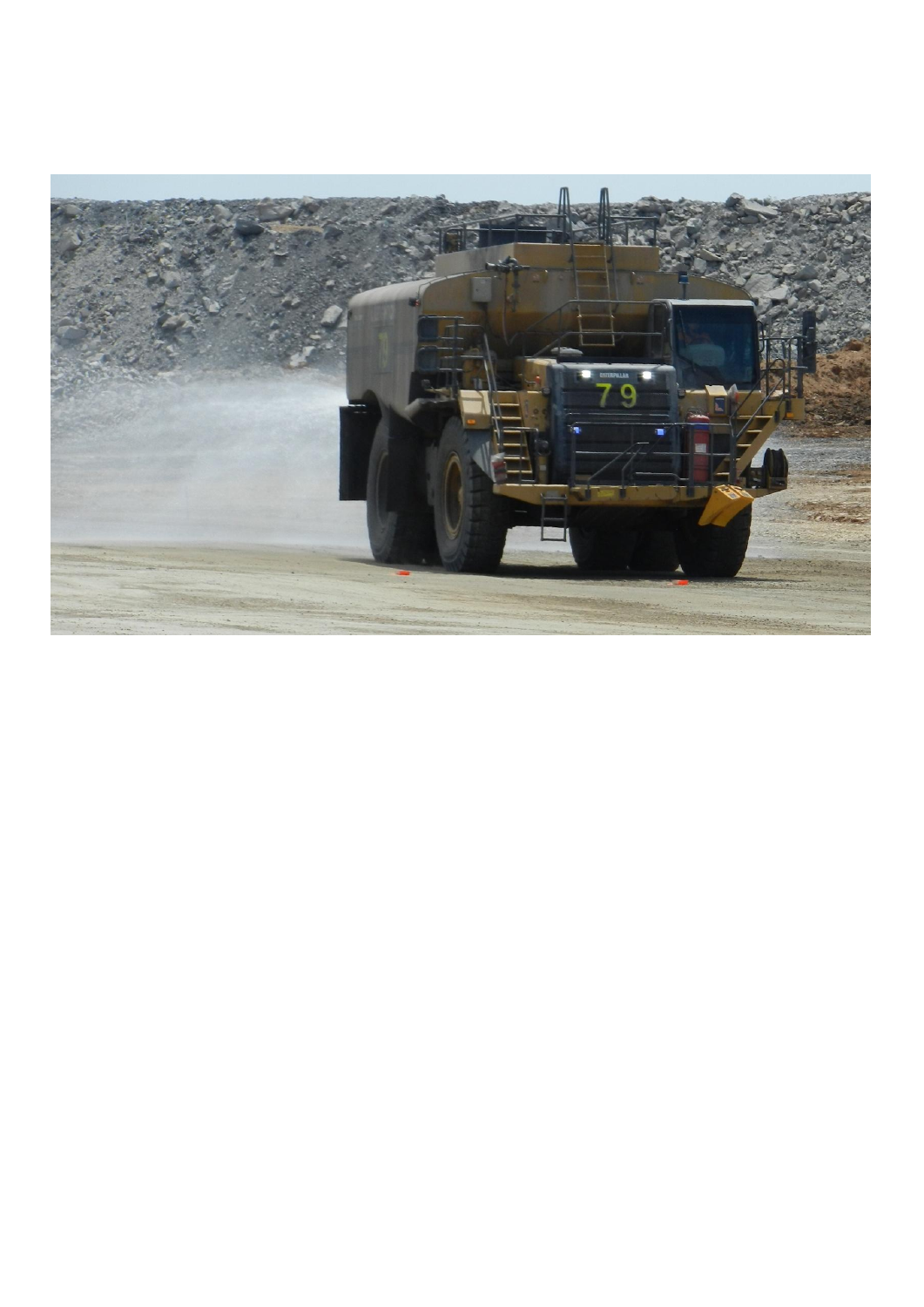# Sonoma Mine, Reducing the risk of overwatering

# Leighton Contractors

# The Problem

Poor or inconsistent watering practices have contributed to a number of truck slides within our business. The consequence of these truck slides has ranged from a minor loss of control to events where a truck was 'uncontrolled' for a considerable distance. During the 2011 and 2012 period, our business experienced an average truck slide frequency rate of 5.2 per million man hours (this excludes truck slide incidents associated with wet weather).

## The Solution

#### *Not quite an overnight success!*

The solution began to take shape approximately 2-3 years ago within our business with the initial deployment of the Leighton smart water system.

The Leighton smart water system provides engineering controls to assist the operator in controlling the application rate of water onto the road surface based on travel speed. The focus of the system is to assist in controlling water application rates for slower speed water application areas such as:

- Ramps;
- Intersections; and
- Tight corners and bends.

These areas along with the control mechanisms within the system have been selected from analysis of truck slide incidents within the Leighton mining business and the wider industry.

The system has evolved over time with the incorporation of operator feedback, information collected from Vericom friction testing studies, and information collected during physical field testing to determine true water application rates from the smart water system. In addition, the system has been combined with a comprehensive training package, an operator re-training program and a program that focuses on road conditions and operator behaviours associated with appropriate water application to our road surfaces.

The current (version 3) description of the system is as follows:

The primary system logic control settings are based on three phases; each of these is associated with pre-determined trigger speeds that ensure water application rates are controlled in slower speed water application areas as described above. These logic settings are as follows: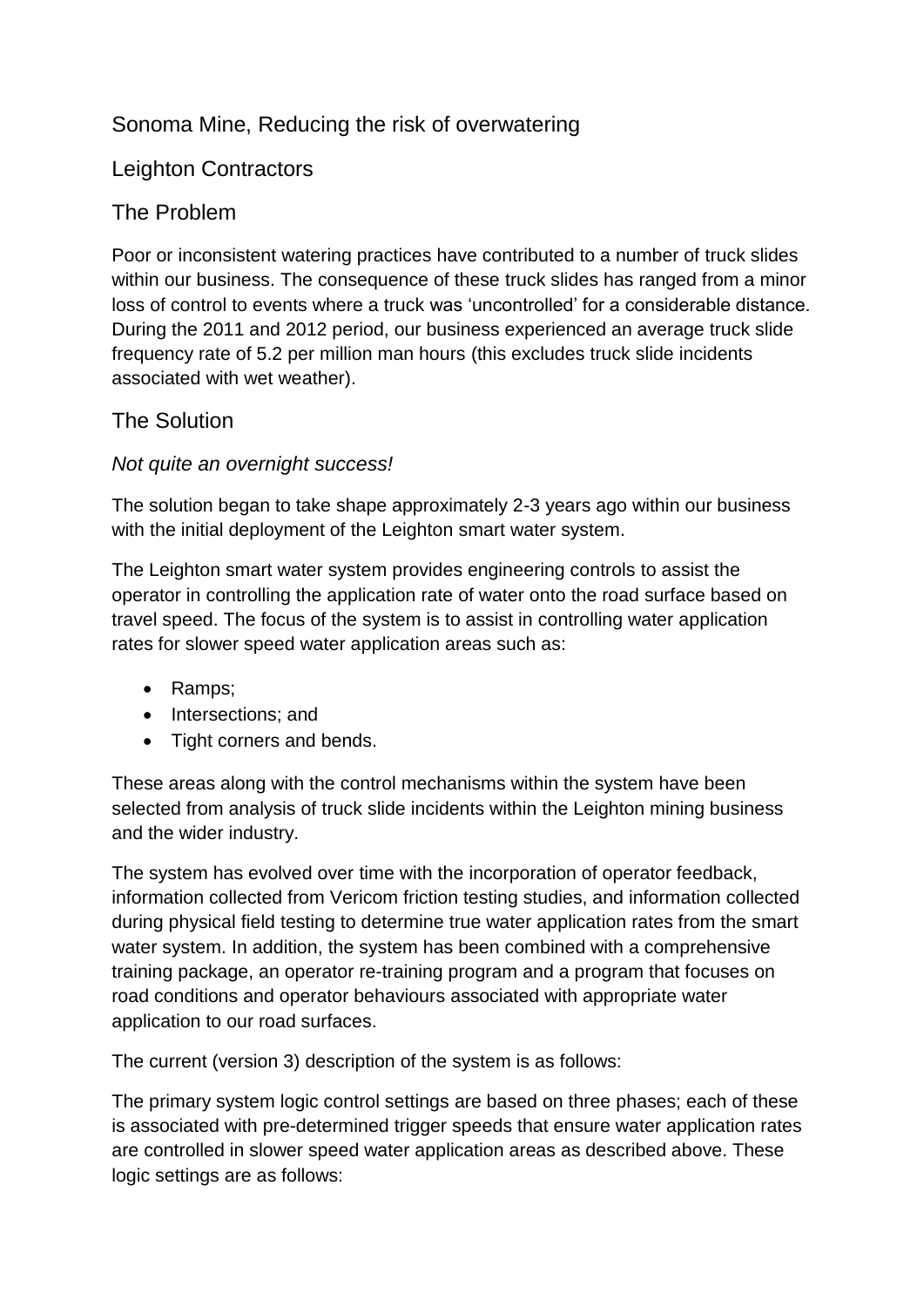|                                         | Phase 1       | Phase 2                             | Phase 3                                                                                                    |
|-----------------------------------------|---------------|-------------------------------------|------------------------------------------------------------------------------------------------------------|
| <b>Trigger Speed</b>                    | $0 - 5$ km/hr | 5 - 25 km /hr                       | $>$ 25 km/hr                                                                                               |
| Spray Heads<br>Available                | No Sprays     | Mini Sprays Only                    | Maxi Sprays or Mini<br>Sprays (if mini<br>override switch and<br>mini spray head<br>switches are selected) |
| <b>Pump Speed Settings</b><br>Available | No Pump       | Pump Speed 1                        | Pump Speeds 1 - 4                                                                                          |
| Number of Spray<br>Heads                | None          | 2 Mini Heads -<br>Optimised pattern | 2 Maxi heads (or 2<br>Mini Heads if<br>selected) - Optimised<br>pattern                                    |

The system also incorporates a foot pedal override functionality that utilises logic to prevent operator misuse in areas where the intent was to assist the operators in controlling water application rates (i.e. specifically ramps). The foot pedal override functionality will only operate below 15 km/hr; the intent of this was for use around very slow speed environments such as dig and dump areas or during major road maintenance activities (wetting up material for mixing etc).

Calibration testing was performed on the system to determine true water application rates across the full speed range and water system setting options. The average results are summarised in the following graph:



#### Leighton Contractors - Example Cat 777 Water Truck Application Rates

-Minis Pump 1 - Maxis Pump 1 - Maxis Pump 2 - Maxis Pump 3 - Maxis Pump 4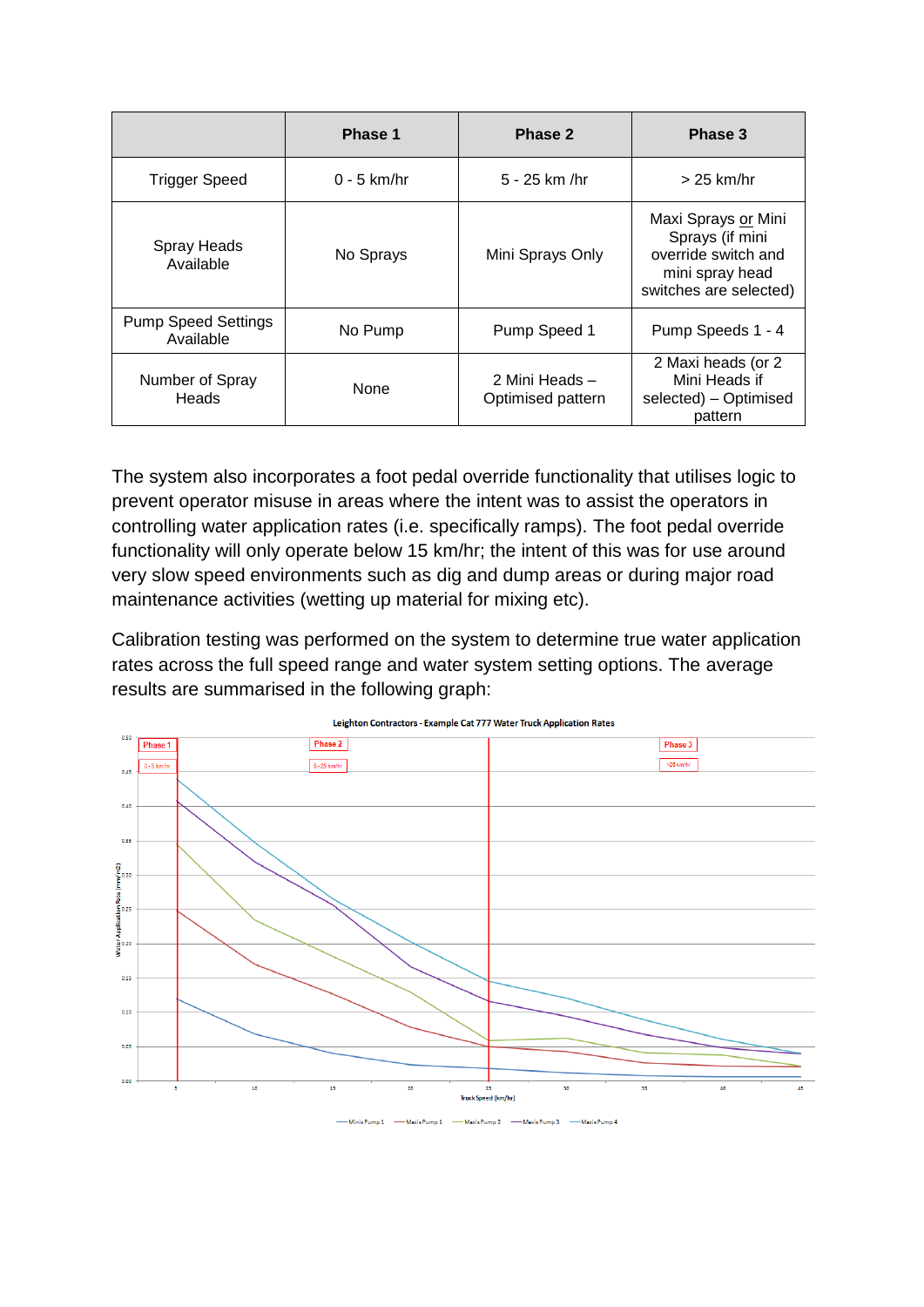The information captured during the calibration testing (performed on 3 different water trucks) was utilised to verify a number of the system settings with the following results:

- The phase 2 to phase 3 transition speed trigger change to 25km/hr (version 1 was previously set at 15km/hr) was validated
- The normal/summer key controlled setting switch that was added to the system in version 2 was discontinued
- Operating all 3 spray heads across the spray bar resulted in water pattern overlap and increased water application rates in that overlap zone. The spray heads were reduced from 3 to 2 across the spray bar

More emphasis was placed on optimising the spray pattern for the version 3 deployment; the results are as follows:

- The centre spray heads were removed from the spray bars
- The aperture rings were re-seated flush against the flange to preserve the correct aperture height
- The aperture heights were set to the minimum height setting available on the aperture ring (~4-5mm for the mini heads and ~6-8mm for the maxi heads)
- The aperture openings were rotated to achieve an even pattern distribution across the road surface with little or no centre overlap

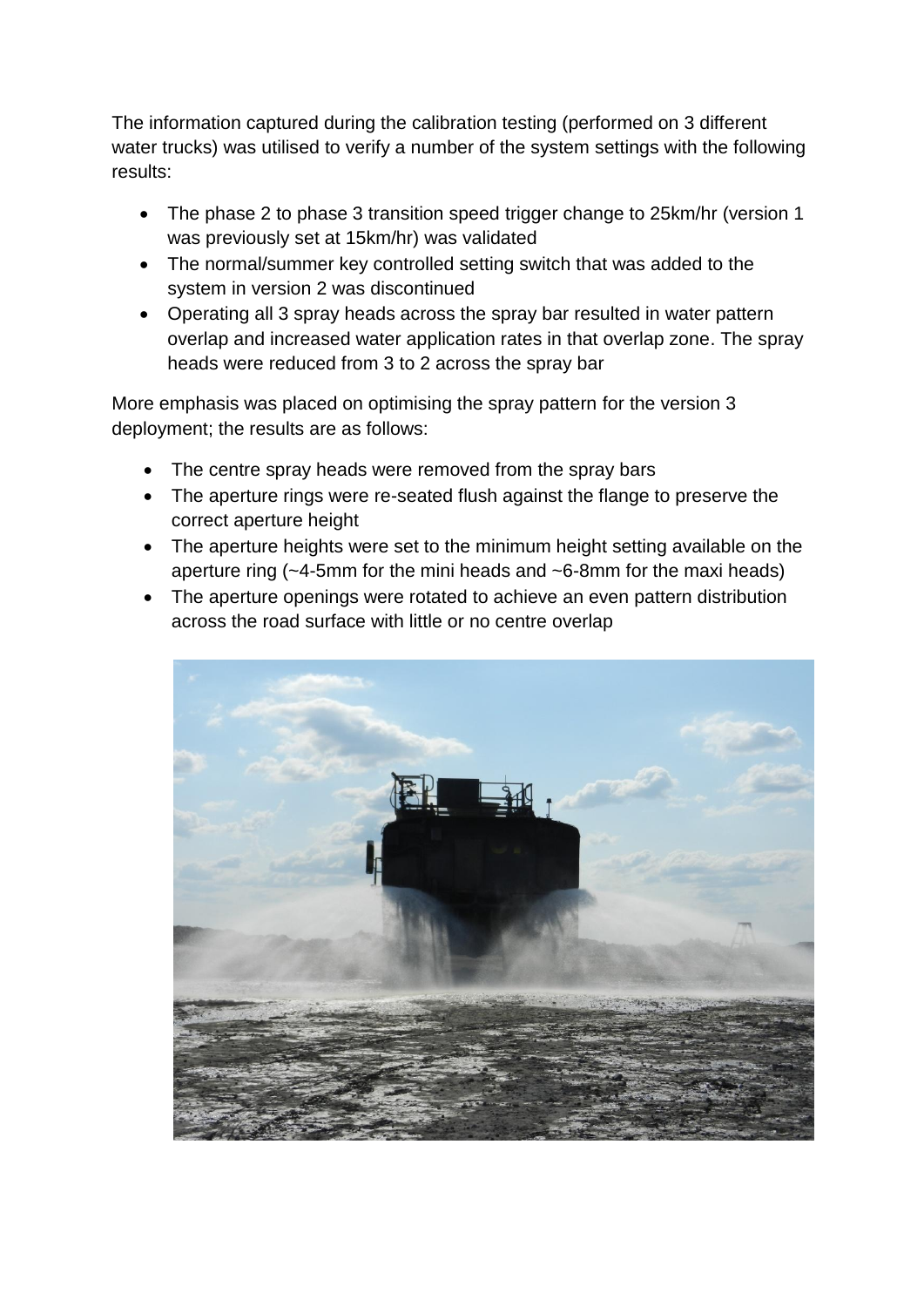## *Light Bulb Moment!*

Around the same time that the system was evolving from version 2 to version 3, coefficient of friction studies were occurring throughout the Bowen Basin. These studies gave us an indication of appropriate water application rates for various road material types within our operations. The light bulb moment occurred when we realised that we should calibrate our watering system.

The regulation of water without an understanding of how much water enabled a safe running surface (coefficient of friction studies) or the coefficient of friction studies without an understanding of the regulation of water are pointless exercises when not combined.

## *The calibration testing information can be combined with road surface friction testing information to determine maximum water application rates and applicable system settings for various road surfaces on the mine site.*

# **Benefits**

By combining the Leighton smart water system with Vericom friction testing studies, physical field testing of the system, a comprehensive training package and operator re-training program and a program that focuses on road conditions and operator behaviours we have seen a dramatic decrease in the amount of truck slide events across our business. The 2011 and 2012 period average truck slide frequency rate of 5.2 has reduced to 1.2 for 2013 year to date period.

# **Transferability**

The introduction of this new technology through a variety of versions and system trials has given Leighton an opportunity to work out what has worked and continually improve not only its watering practices but its change management approach.

To enhance our consultative approach we have only used one trainer/assessor to embed the technology, but by and large his approach has enabled Leighton to influence the very people who can help control this risk.

The set up of the watering system and performance of field testing is easily achieved. However embedment and acceptance of the system and changing operating behaviours is were true outcomes are achieved.

In addition to the system modifications, a training package was developed to amplify the existing competency based training package. This was provided as a machine specific insert and incorporated into the training plan. When an operator undergoes training, the following components form the training package:

- RIIMPO206B Conduct Bulk Water Truck Operations
- Machine Specific Insert Topic for the type of water truck